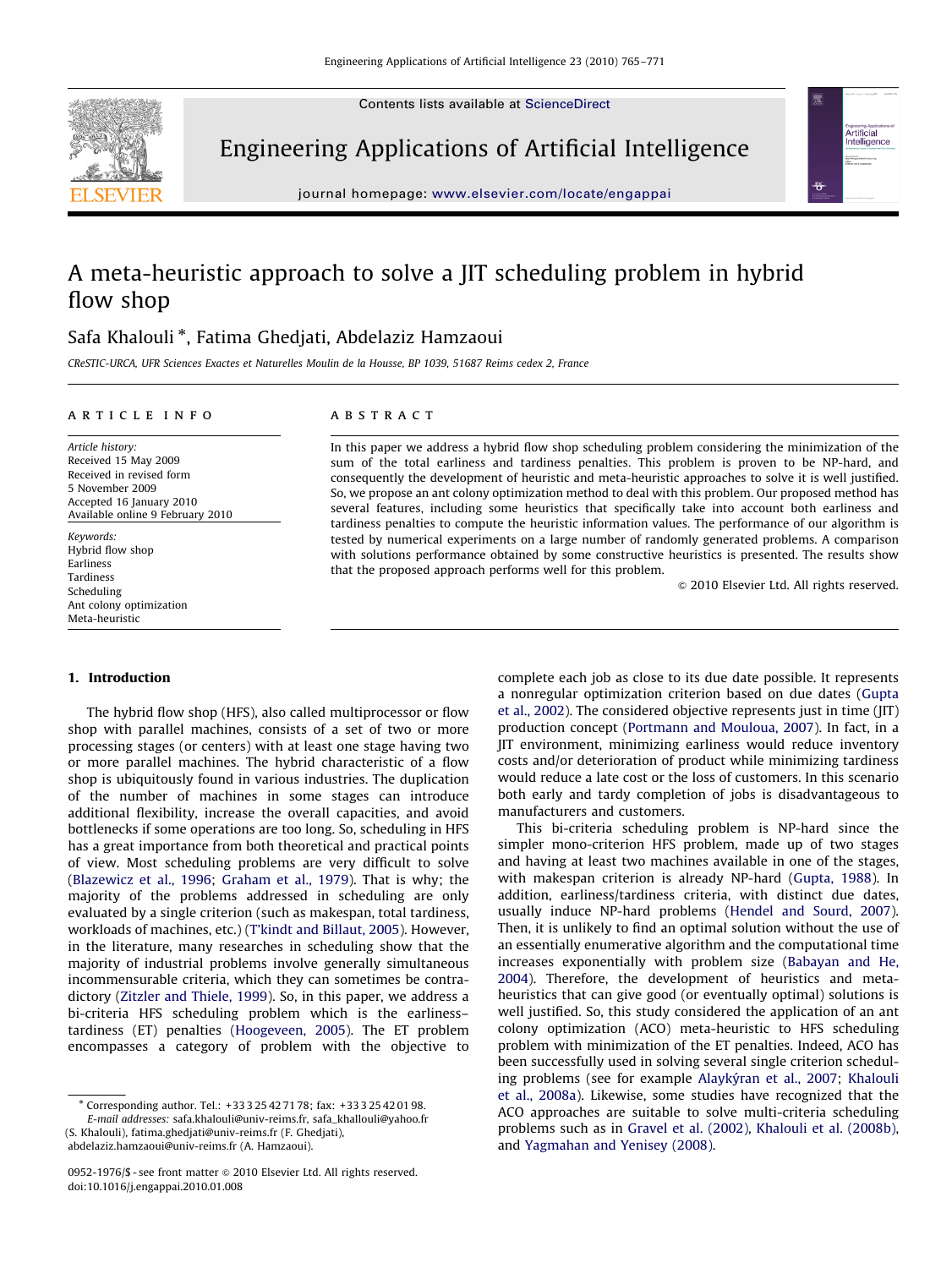The remainder of this paper is organized as follows. First, literature review section provides an overview related to the ET problems and the application of ACO method on scheduling. Section 3 is dedicated to the description of the HFS problem. Section 4 presents some constructive heuristics based on some priority rules for solving the considered problem. In Section 5, we describe the approach to solve the HFS problem with ET penalties. In order to show the efficiency of the suggested methodology, computational results are provided in Section 6. Finally, Section 7 concludes the paper.

#### 2. Literature review

Next, literature on solution methods developed for the earliness/tardiness scheduling problems and ant colony optimization applications on scheduling are summarized.

#### 2.1. Earliness/tardiness scheduling problems

For solving scheduling problems, various intelligent heuristics and meta-heuristics have become popular such as simulated annealing (SA), tabu search (TS), multi-agent system (MAS), genetic algorithm (GA) and ACO. Most of the works that tackle ET problem deal with single machine [\(Merkle and Middendorf,](#page--1-0) [2005;](#page--1-0) [M'Hallah, 2007](#page--1-0); [Valente and Alves, 2007](#page--1-0)). Likewise, many results exist for parallel machines earliness/tardiness scheduling problem, especially when all jobs have the same due date ([Balakrishnan et al., 1999](#page--1-0); [Ventura and Kim, 2003](#page--1-0)). However, relatively little researches have considered the ET costs in the objective function on flow shop or job shop environments. So, [Rajendran and Alicke \(2007\)](#page--1-0) developed some dispatching rules to solve the flow shop ET problem with bottleneck machines. In [Valencia and Rabadi \(2003\)](#page--1-0), the authors proposed a MAS approach to solve the job shop ET problem with common due date. In [Huang and Yang \(2007\)](#page--1-0) an ACO algorithm is presented for the job shop ET problem. To deal with the flexible job shop ET problem, a MAS scheduling method is proposed in [Wu and Weng](#page--1-0) [\(2005\)](#page--1-0). To our knowledge, there is a limited literature focused on the ET criteria for solving the HFS scheduling problem. In [Janiak](#page--1-0) [et al. \(2007\)](#page--1-0) three meta-heuristic approaches based on SA, TS and a hybrid SA/TS have been used to solve the HFS problem which minimizes the cost criterion consisting of the total weighted earliness, the total weighted tardiness and the total weighted waiting time. Some existing heuristic solution approaches for the classical permutation flow shop problem have been generalized for the HFS problem with controllable jobs and assignable due dates with the sum of earliness and tardiness penalties, the weighted completion time of jobs and the costs of due date assignments [\(Gupta et al., 2002](#page--1-0)). A particular HFS problem with minimization of the ET performance measure is proposed by [Finke et al. \(2007\)](#page--1-0) which is known as flow shop with machine tiers (FMT). In this problem, the solution is restricted to permutation schedules as the machine assignment for every job are deterministic and known in advance. To deal with the FMT-ET problem, the authors proposed a TS procedure.

#### 2.2. Ant colony optimization applications

The ACO approaches imitate the behavior of real ants when searching for food. Some observations have shown that: although an ant has limited capacities, it can with the collaboration of the other ants find the shortest path from a food source to their nest without visual cue. To perform complex tasks, a colony of ants uses a chemical substance called ''pheromone'', which they secrete as they move along. The pheromone provides ants with the ability to communicate with each other. Being very sensitive to this substance, an ant chooses in a randomly way the path comprising a strong concentration of this substance. Thus, when several ants cross the same space, an emergence of the shortest path is obtained. The ACO algorithms use system formed by several artificial ants. These latter not only simulate the behavior of real ants described above, but also (i) apply additional problemspecific heuristic information, (ii) can manage the deposited quantity of pheromone according to the quality of the solution; moreover it is possible to have various types of pheromone, and (iii) has a memory which is used to store the search history. Each ant uses the collective experience to find a solution to the problem. The first ACO algorithm is called ant system (AS) ([Colorni et al., 1992](#page--1-0)). It has been used to solve the traveling salesman problem (TSP). Then, AS was improved and extended. The improved versions include the ant colony system (ACS) ([Dorigo and Gambardella, 1997\)](#page--1-0), the Max–Min ant system (MMAS) (Stützle [and Hoos, 1997\)](#page--1-0), etc. The ACO algorithms have been also successfully used for solving a range of combinatorial optimization problems: the vehicle routing problem, the quadratic assignment problem, etc. Likewise, they have been applied to miscellaneous scheduling problems such as, single machine ([Den](#page--1-0) [Besten et al., 2000;](#page--1-0) Gagné [et al., 2002](#page--1-0)), parallel machines ([Sankar](#page--1-0) [et al., 2005;](#page--1-0) [Srinivasa Raghavan and Venkataramana, 2009](#page--1-0)), flow shop [\(Gajpal et al., 2006](#page--1-0); Stützle, 1998; [Ying and Liao, 2004](#page--1-0); [Ying](#page--1-0) [and Lin, 2007\)](#page--1-0), job shop ([Colorni and Dorigo, 1994](#page--1-0); [Zhang et al.,](#page--1-0) [2006\)](#page--1-0), open shop ([Blum, 2005\)](#page--1-0), the general shop scheduling or group shop scheduling (including the job shop and the open shop) ([Blum and Sampels, 2002, 2004](#page--1-0)), the hybrid flow shop(Alaykýran [et al., 2007; Khalouli et al., 2008a, 2008b](#page--1-0)), and the hybrid job shop ([Nait Tahar et al., 2005\)](#page--1-0).

### 3. Problem formulation

The manufacturing environment of the HFS is considered as an extension of the classical flow shop. In fact, it presents a multistage production process with the property that a set of  $n$ jobs needs to be processed at all the stages in the same order, starting at stage 1 until finishing in stage S. Each stage i consists of a given number  $m_i$  ( $m_i \geq 1$ ) of identical parallel machines available from time zero, and denoted  $M_i = (M_{i1}, M_{i2}, \ldots, M_{im_i})$ . So each job j needs several operations  $(O_{1j}, O_{2j}, ..., O_{Sj})$ , where  $O_{ij}$  has to be processed by one machine out of a set of given machines at the  $i$ th stage during an uninterrupted  $p_{ij}$  time units (the preemption is not allowed) and can start only after the completion of the  $(i-1)$ previous operations. The starting time and the completion time of an operation are denoted  $t_{ij}$  and  $C_{ij}$ , respectively. In this paper we assume that:

- setting up times of machines and move times between operations are negligible;
- machines are independent from each other;
- jobs are independent from each other;
- at a given time, a machine can only execute one operation.

Solving HFS scheduling problem consists of assigning operations to machines on each stage (routing problem) and sequencing the operations assigned to the same machine. The objective is to organize the execution of the n jobs on the machines in order to minimize an objective function. Defining  $C_i$  as the completion time and  $d_i$  as the due date of job j, we propose to develop schedules for the HFS problem that complete each customer order (which can be represented by a job  $j$ ) at or near its due date  $dj$ . In this scenario, both the early and tardy completion of jobs would